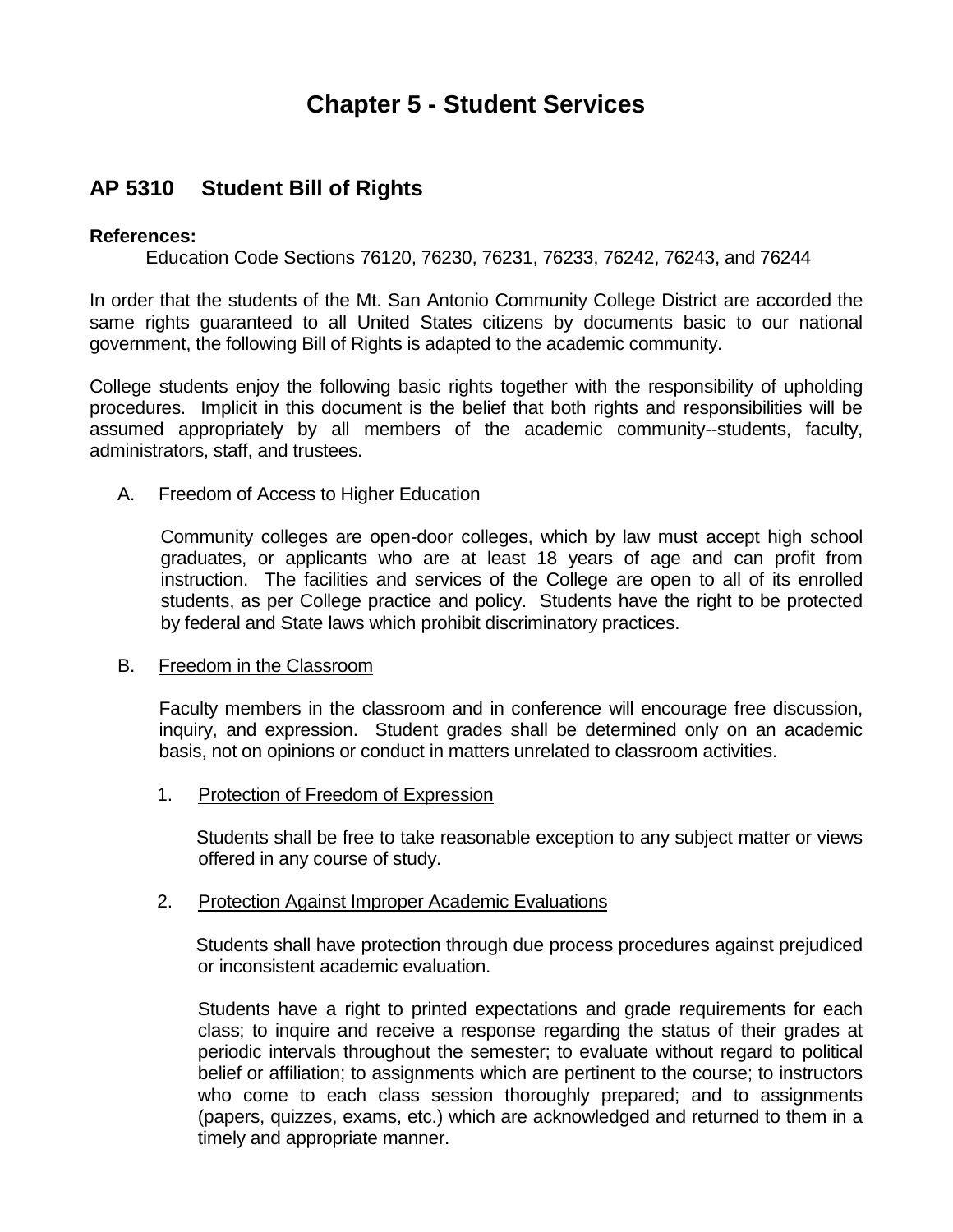#### 3. Protection of Freedom of Access

 Students shall have reasonable access to teaching staff at fixed or dependable office hours for advice and consultation on coursework. Whenever possible, a qualified substitute teacher will be provided if the regular classroom instructor is unable to meet the class.

### 4. Protection Against Improper Disclosure

 Information about a student's views, beliefs, and political association which instructors, advisors, and counselors have acquired in the course of their work shall be considered confidential. To minimize the risk of improper disclosure, academic and disciplinary records will be separate, and the condition of access to each will be set forth in an explicit policy statement. Transcripts of academic records will contain only information regarding academic status.

 Students have the right to privacy of all their records as prescribed in Education Code Sections 76242, 76243, and 76244; access to any and all student records relating to him/her maintained by the College (Education Code Section 76230); waive his/her right to access to student records as prescribed in Education Code Section 76231; and challenge the content of their student records as prescribed in Education Code Section 76233; and include a statement or response to disciplinary actions as prescribed in Section 76233 of the Education Code.

#### C. Freedoms in Student Life

 In student life, certain standards must be maintained if the freedom of the students is to be preserved.

### 1. Freedom of Association

 Students bring to the campus a variety of interests and develop many new interests as members of the academic community. They shall be free to organize and join associations to promote their common interests in accordance with Division 9, Article 4 of the Education Code.

 Affiliation with an off-campus organization shall not in itself be cause for the disqualification of a student organization from institutional recognition.

 The Office of the Director, Student Life will assist in providing club advisors. Advisors should advise the club/organization in the exercise of its responsibilities but they shall not have authority over the policy of that organization.

 Student organizations are required to submit a constitution, statement of purpose, criteria for memberships, rules and procedures, and a list of the current officers. Membership lists shall not be required as a condition of institutional recognition.

 Campus organizations, including those affiliated with off-campus organizations, shall not exclude students on the basis of race, creed, color, religion, national origin, sex, age, handicap, status as Vietnam-Era veteran and/or marital status.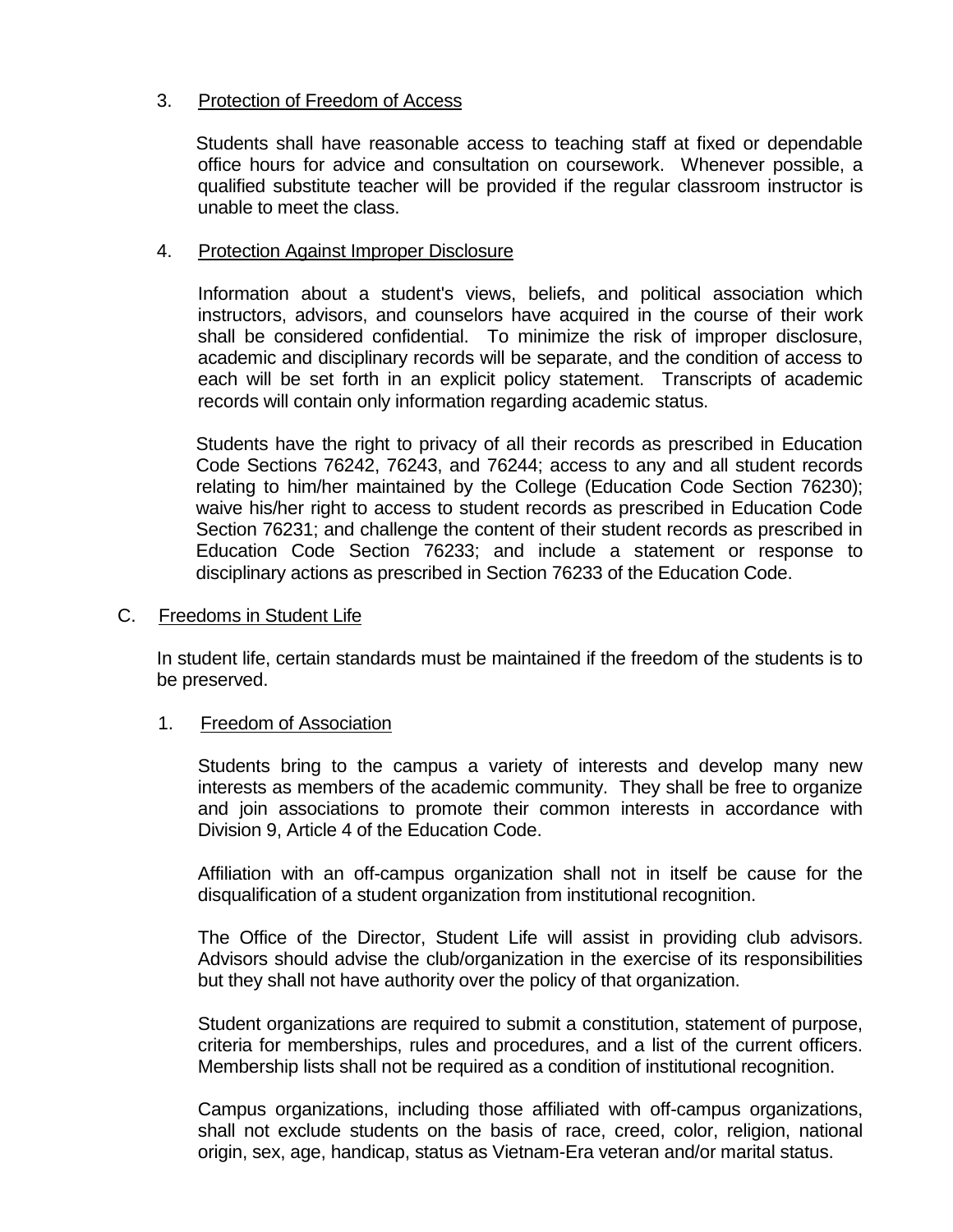Student organizations shall not be held responsible for the actions of its individual members when they act without the permission of that organization. No student organization shall be penalized for its philosophies or beliefs.

#### 2. Freedom of Inquiry and Expression

 Students shall be free to exercise freedom of expression in accordance with Education Code Section 76120. Students have the right to hear all sides in major campus controversies.

#### 3. Freedom of Student Government

 As constituents of the academic community, students shall be free, individually or collectively, to express their views on issues or College policy and on matters of general concern to the student body. The student body shall have clearly defined means to participate in the formation of College policy affecting students and academic affairs.

 The role of student government and both its specific and general responsibilities will be made explicit and the actions of student government within their areas of jurisdiction will be reviewed only through orderly and prescribed procedures.

 Students have the right to be represented on College-wide committees as determined by the College Advisory Council.

#### 4. Freedom of the Press

 College authorities in consultation with students and faculty have the responsibility to provide written clarification of the role of student publications, standards to be used in their evaluation, and limitations on external control of their operation.

 As safeguards for the editorial freedom of student publications, the following provisions are necessary: The student press will be free of censorship and advance approval of copy, and its editor and managers shall provide editorial freedom for student publications in order to maintain their integrity of purpose as vehicles for free inquiry and free expression in the academic community.

 All College published or financed student publications will explicitly state on the editorial page that the opinions there expressed are not necessarily those of the College or student body.

#### 5. Freedom of Safety

 Students have the right to a safe and healthy learning environment; sufficient lighting maintained in all campus areas, including parking areas during the evening hours; and safe access to campus facilities.